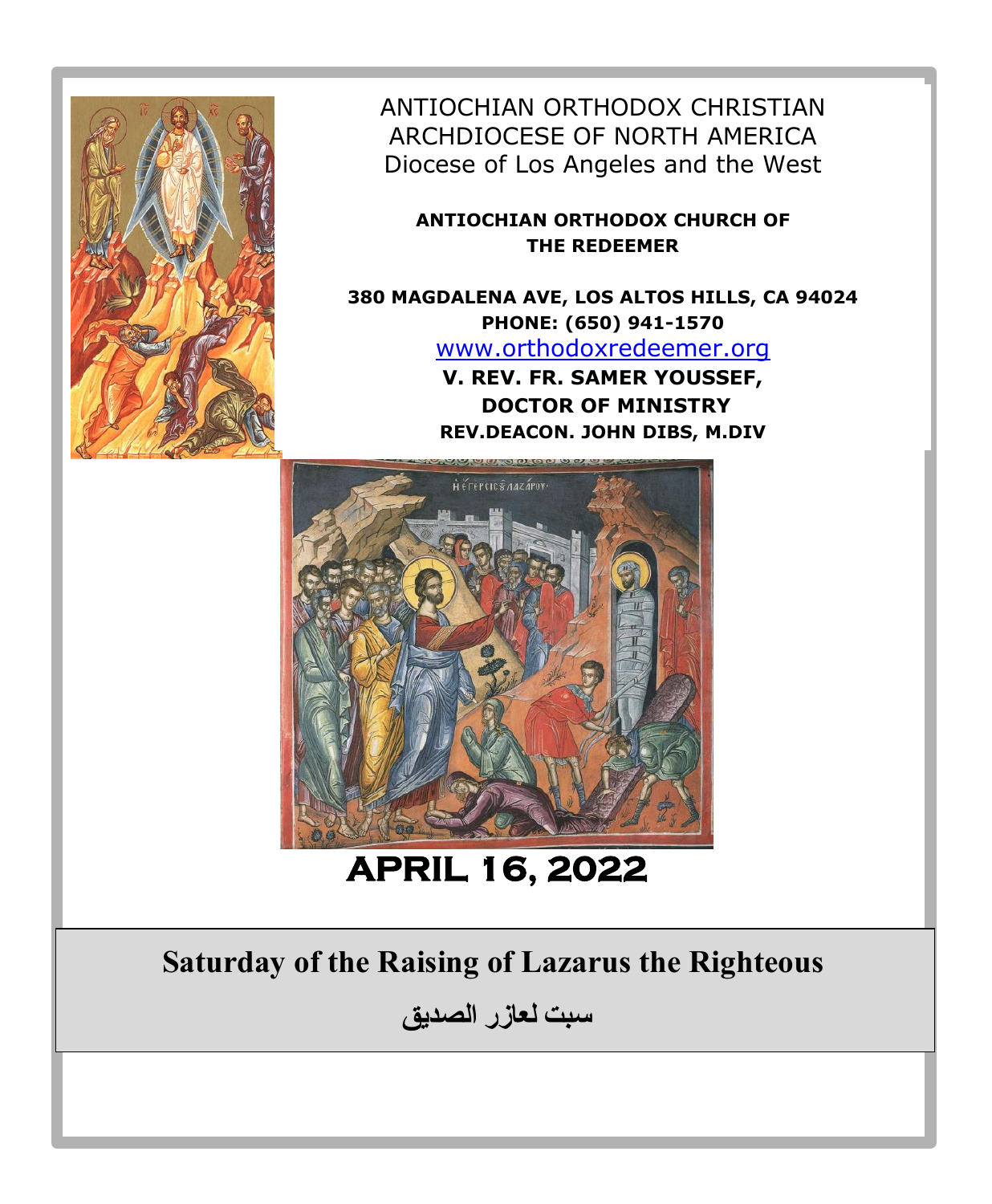# **APOLYTIKION OF LAZARUS SATURDAY IN TONE ONE**

In confirming the common Resurrection, O Christ God, Thou didst raise up Lazarus from the dead before Thy Passion. Wherefore, we also, like the children, bearing the symbols of victory, cry to Thee, the Vanquisher of death: Hosanna in the highest; blessed is He that cometh in the Name of the Lord.

# طروبارية سبت لعازر الصديق *على* اللحن الأول

أيها المسيحُ الإلـهُ, لما أقمتَ لعازر من بين الأموات ِقبلَ آلامِك حقَّقتَ القيامةَ العامة, لذلك ونحن كالأطفال نحملُ علاماتِ الغلبة والظفر, صارخين إليك يا غالبَ الموتِ, أوصنا في الأعالي, مبارك الآتي باسم الرب.

## **KONTAKION OF LAZARUS SATURDAY IN TONE TWO**

To those on the earth, \* the Joy of all, Christ God, the Truth, \* the Light and the Life, \* the Resurrection of the world, \* in His goodness hath now appeared and is become the true archetype \* of the Resurrection of all, \* bestowing divine forgiveness on all men.

**قنداق سبت لعازر الصديق باللحن الثاني**

إنَّ المَسيحَ الَّذي هوَ الحَقُّ وفَرَحُ الكُلِّ، والنُّورُ والحَياةُ وقِيامَةُ العالَم، اعْتَلَنَ للّذينَ على الأرْضِ .<br>ا ِّ َ ْ َ َ بِصَلاحِ، وصارَ رَسْماً لِلْقِيامَةِ، مانِحاً الكُلَّ صَفْحاً إلهياً. ْ

#### **THE ANTI-TRISAGION HYMN**

As many of you as have been baptized into Christ have put on Christ. Alleluia. (THRICE)

أنتم الذين بالمسيح اعتمدتم ، المسيحَ قد لبِسْتمُ. هللويا Glory to the Father, and to the Son, and to the Holy Spirit; both now and ever, and unto ages of ages. Amen.

المجد للأب والابن والروح القدس، الأن وكلَّ أوانٍ وإلى دهر الداهرين، آمين Have put on Christ. Alleluia. المسيحَ قد لبِسْتمُ هللويا.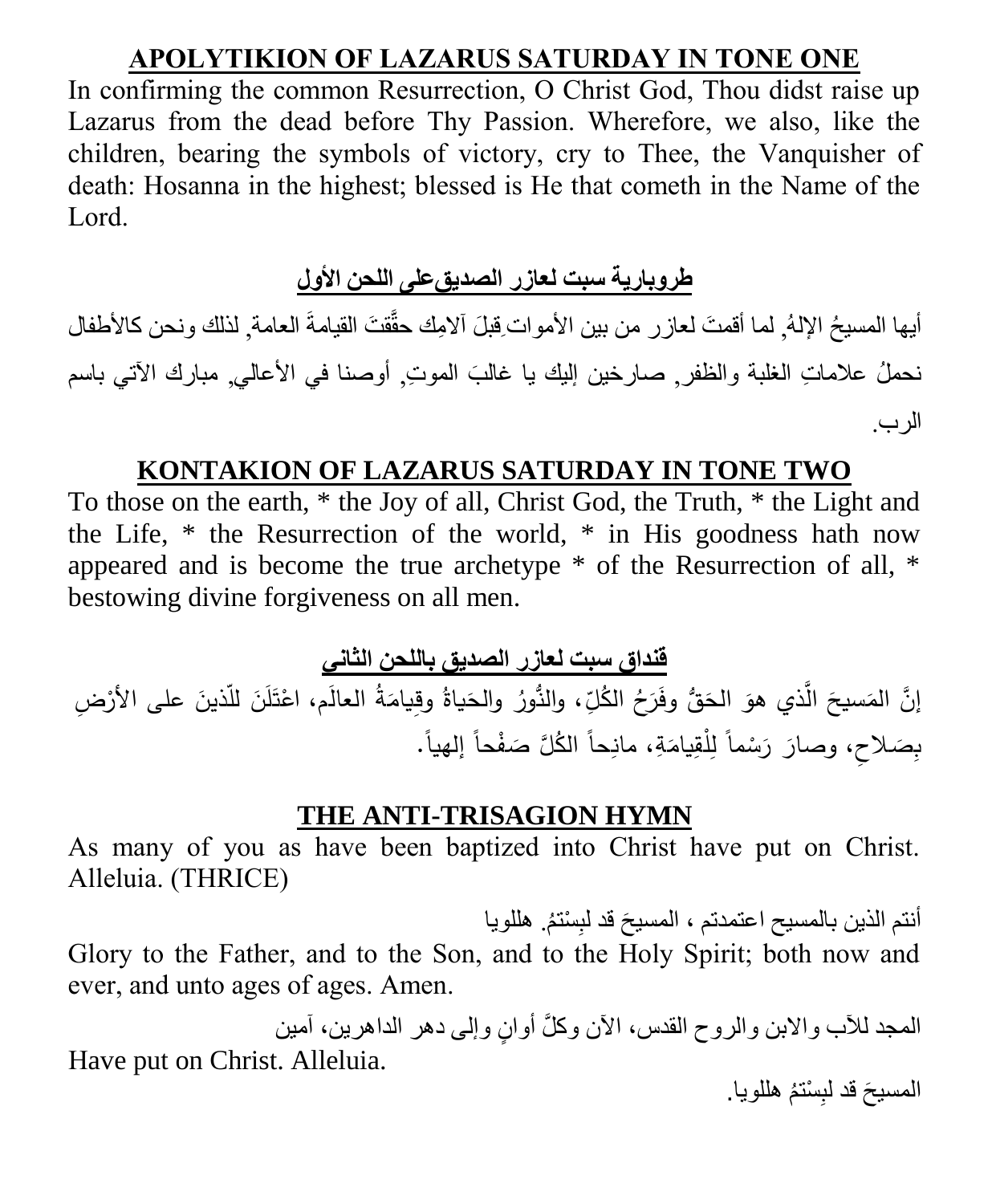Dynamis!

As many of you as have been baptized into Christ have put on Christ. Alleluia.

أنتم الذين بالمسيح اعتمدتم ، المسيحَ قد لبِسْتمُ. هللويا

#### **THE EPISTLE**

The Lord is my light and my Savior. The Lord is the defender of my life. **The Reading from the Epistle of St. Paul to the Hebrews. (12:28-13:8)** Brethren, having received a kingdom that cannot be shaken, let us hold on to grace, whereby we may worship God in a well-pleasing manner, with reverence and godly fear; for "our God is a consuming fire." Let brotherly love continue. Do not be forgetful in showing hospitality to strangers, for thereby some have entertained angels unawares. Remember those who are in bonds, as though being bound together with them; those who are ill-treated, since you also are in the body. Let marriage be held in honor among all, and let the marriage bed be undefiled; as for fornicators and adulterers, God will judge. Let your manner of life be free from the love of money; and be content with the things that you have. For He has said, "I will never fail thee, neither will I ever forsake thee"; so that we may boldly say, "The Lord is my helper, I will not fear, what can man do to me?" Remember those who preside over you, who have spoken to you the word of God; and considering the outcome of their life, imitate their faith. Jesus Christ is the same yesterday and today and forever.

> **الرسالة** نُ أَجْزَعِ؟ نُ أخاف؟ الرَّبُّ عاضِدُ حَياتي مِمَّنْ الرَّبُ نوري ومخلَّصي مِمَّنْ **بول . َس الرسو ِل فص ٌل من رسال ِة القدي ِس إلى العبرانيين**

يا إخْوَة، إذْ قَدْ حَصَلْنا على ملكوتٍ لاَ يَتَزَ عْزَ عُ فَلْنَتَمَسّكْ بِنِعَمٍ نَعْبُدُ بها اللهَ عِبادةً مَرْضِيَّةً، بِوَرَ عِ ٍ ْ ْ وَتَقْوَى. لأَنَّ «إلهَنَا نَارٌ آكِلَةٌ». لِتَسْتَمِرَّ فيكُمْ مَحَبَّةُ الإخْوَة، ولا تَنْسَوْا ضِيافَةَ الْغُرَبَاء، لأَنَّ بِهَا أُنَاسٌ ِ ر<br>أا ْ أضـافوا مَلأَئِكَةً وَهُمْ لاَ يَدْرُونَ. أَذْكُرُوا الأَسرى كَأَنَّكُمْ مأسورونَ مَعَهُمْ، وَالْمَجهودينَ بما أنّكُمْ أَنْتُمْ َ ْ َ

ذيناميس!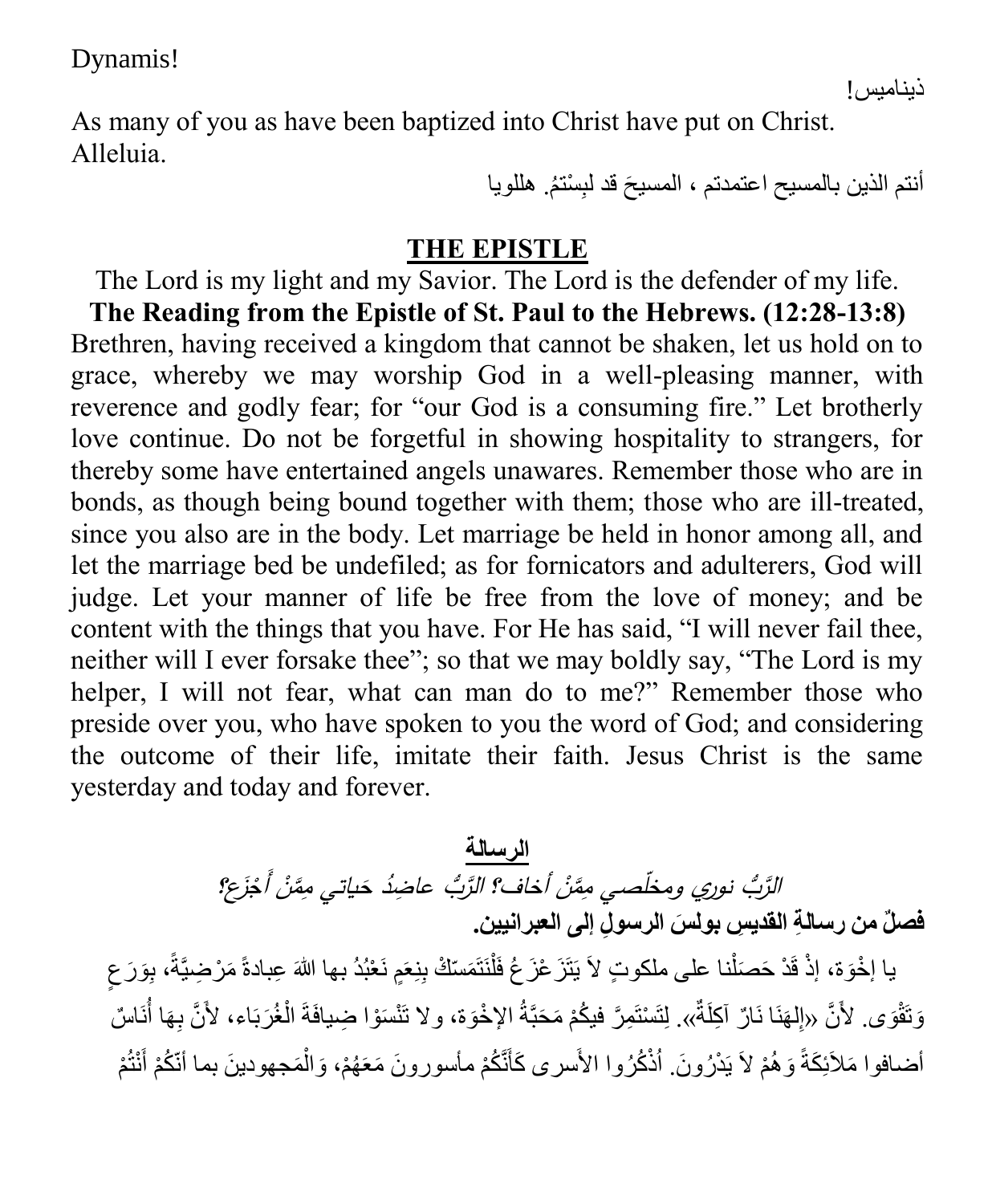أَيْضًا فِي الْجَسَدِ. لِيَكُنِ الزَّواجُ مُكَرَّمًا في كُلِّ شيءٍ، وَالْمَضْجَعُ طاهِراً. أَمَّا الزُّنَاةُ والفُسَّاقُ فَسَيَدِينُهُمُ َ ْ ْ َ اللهُ. لِتَكُنْ سِيرَ تُكُمْ مُنَزَّ هةٌ عَنْ حُبِّ الْمَالِ. مُقْتَنعِينَ بِمَا عِنْدَكُمْ، فإنَّهُ قَالَ: «لاَ أخذُلُكَ وَ لا أُهْمِلُكَ»، حَتَّى ْ ُ ُ ُ إِنَّنَا نَقُولُ وَاثِقِينَ: «الرَّبُّ عَوْني فَلاَ أَخْشى. مَاذَا يَصْنَعُ بِي الإِنْسَانٌ؟" أَذْكُرُوا مُدبِّر يكُمُ الَّذِينَ كَلَّمُوكُمْ َ َّ َّ ِ ْ بِكَلِمَةِ اللهِ. تأمَّلوا في عاقِبَةِ تَصَرُّفِهِمْ واقْتَدوا بِإِيمَانِهِم. إنَّ يَسُوعُ الْمَسِيحُ هُوَ هُوَ أَمْسًا وَالْيَوْمَ وَإِلَى الأَبد. َ ْ ِ ِ

## **THE HOLY GOSPEL**

**The Reading from the Holy Gospel according to St. John. (11:1-45)** At that time, a certain man was ill, Lazarus of Bethany, in the village of Mary and her sister Martha. It was Mary who anointed the Lord with ointment and wiped His feet with her hair, whose brother Lazarus was ill. So the sisters sent to Jesus, saying, "Lord, he whom you love is ill." But when Jesus heard it He said, "This illness is not unto death; it is for the glory of God, so that the Son of God may be glorified by means of it." Now Jesus loved Martha and her sister and Lazarus. So when He heard that he was ill, He stayed two days longer in the place where He was. Then after this Jesus said to the Disciples, "Let us go into Judea again." The Disciples said to him, "Rabbi, the Jews were but now seeking to stone Thee, and Thou art going there again?" Jesus answered, "Are there not twelve hours in the day? If anyone walks in the day, he does not stumble, because he sees the light of this world. But if anyone walks in the night, he stumbles, because the light is not in him." Thus He spoke, and then He said to them, "Our friend Lazarus has fallen asleep, but I go to awake him out of sleep." The Disciples said to Him, "Lord, if he has fallen asleep, he will recover." Now Jesus had spoken of His death, but they thought that He meant taking rest in sleep. Then Jesus told them plainly, "Lazarus is dead; and for your sake I am glad that I was not there, so that you may believe. But let us go to him." Thomas, called the Twin, said to his fellow Disciples, "Let us also go, that we may die with Him." Now when Jesus came, He found that Lazarus had already been in the tomb for four days. Bethany was near Jerusalem, about two miles off, and many of the Jews had come to Martha and Mary to console them concerning their brother. When Martha heard that Jesus was coming, she went and met Him, while Mary sat in the house. Martha said to Jesus, "Lord, if Thou hadst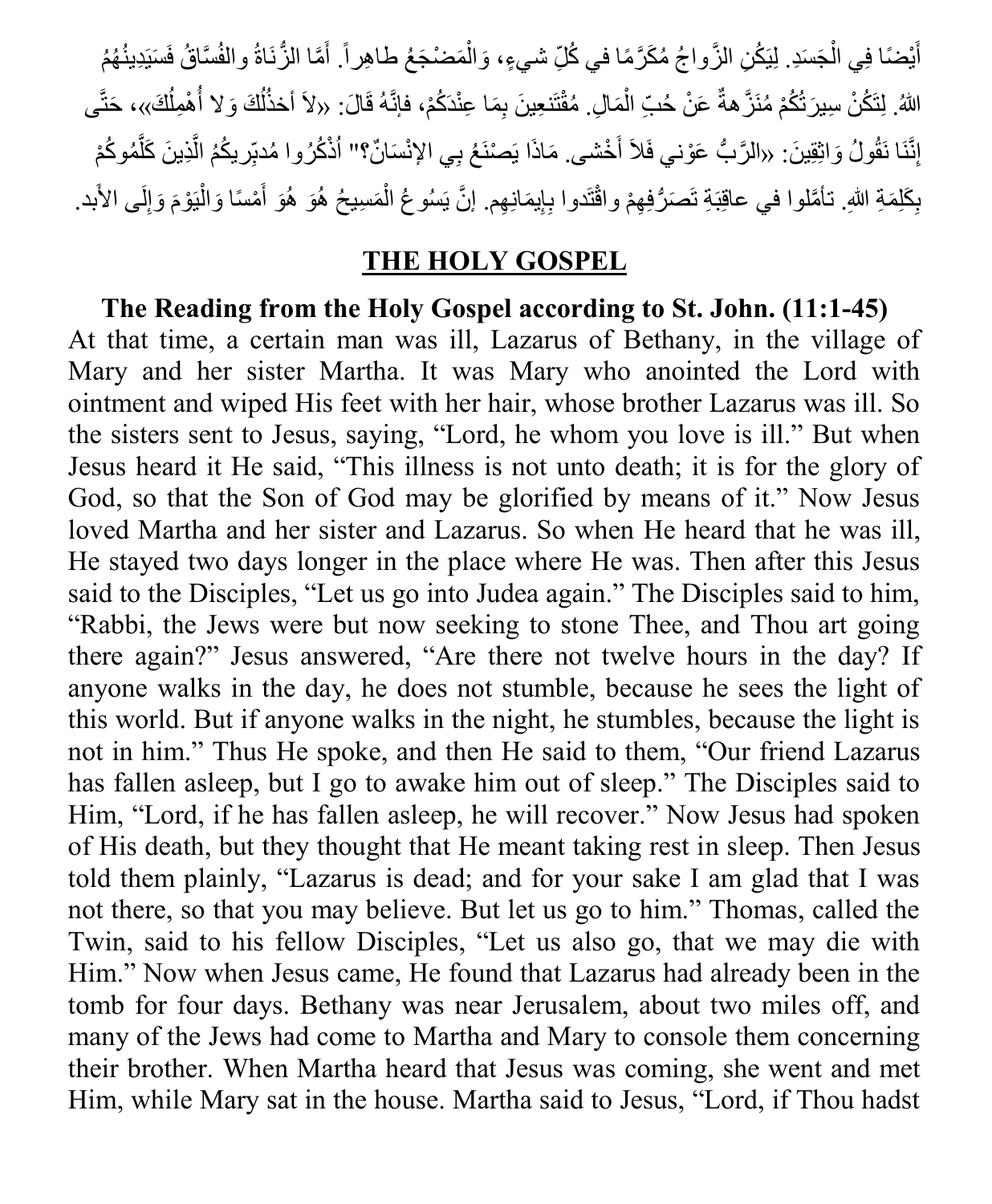been here, my brother would not have died. And even now I know that whatever Thou wilt ask from God, God will give it Thee." Jesus said to her, "Your brother will rise again." Martha said to Him, "I know that he will rise again in the resurrection at the last day." Jesus said to her, "I am the resurrection and the life; he who believes in Me, though he die, yet shall he live, and whoever lives and believes in Me shall never die. Do you believe this?" She said to Him, "Yes, Lord; I believe that Thou art the Christ, the Son of God, He Who is coming into the world." When she had said this, she went and called her sister Mary, saying quietly, "The Teacher is here and is calling for you." And when she heard it, she rose quickly and went to Him. Now Jesus had not yet come to the village, but was still in the place where Martha had met Him. When the Jews who were with her in the house, consoling her, saw Mary rise quickly and go out, they followed her, supposing that she was going to the tomb to weep there. Then Mary, when she came where Jesus was and saw Him, fell at His feet, saying to Him, "Lord, if Thou hadst been here, my brother would not have died." When Jesus saw her weeping, and the Jews who came with her also weeping, He was deeply moved in spirit and troubled; and He said, "Where have you laid him?" They said to Him, "Lord, come and see." Jesus wept. So the Jews said, "See how He loved him!" But some of them said, "Could not He Who opened the eyes of the blind man have kept this man from dying?" Then Jesus, deeply moved again, came to the tomb; it was a cave, and a stone lay upon it. Jesus said, "Take away the stone." Martha, the sister of the dead man, said to Him, "Lord, by this time there will be an odor, for he has been dead four days." Jesus said to her, "Did I not tell you that if you would believe you would see the glory of God?" So they took away the stone from the place where the dead was laid. And Jesus lifted up His eyes and said, "Father, I thank Thee that Thou hast heard Me. I know that Thou hearest Me always, but I have said this on account of the people standing by, that they may believe that Thou didst send Me." When He had said this, He cried with a loud voice, "Lazarus, come out." The dead man came out, his hands and feet bound with bandages, and his face wrapped with a cloth. Jesus said to them, "Unbind him, and let him go." Many of the Jews therefore, who had come with Mary and had seen what He did, believed in Him.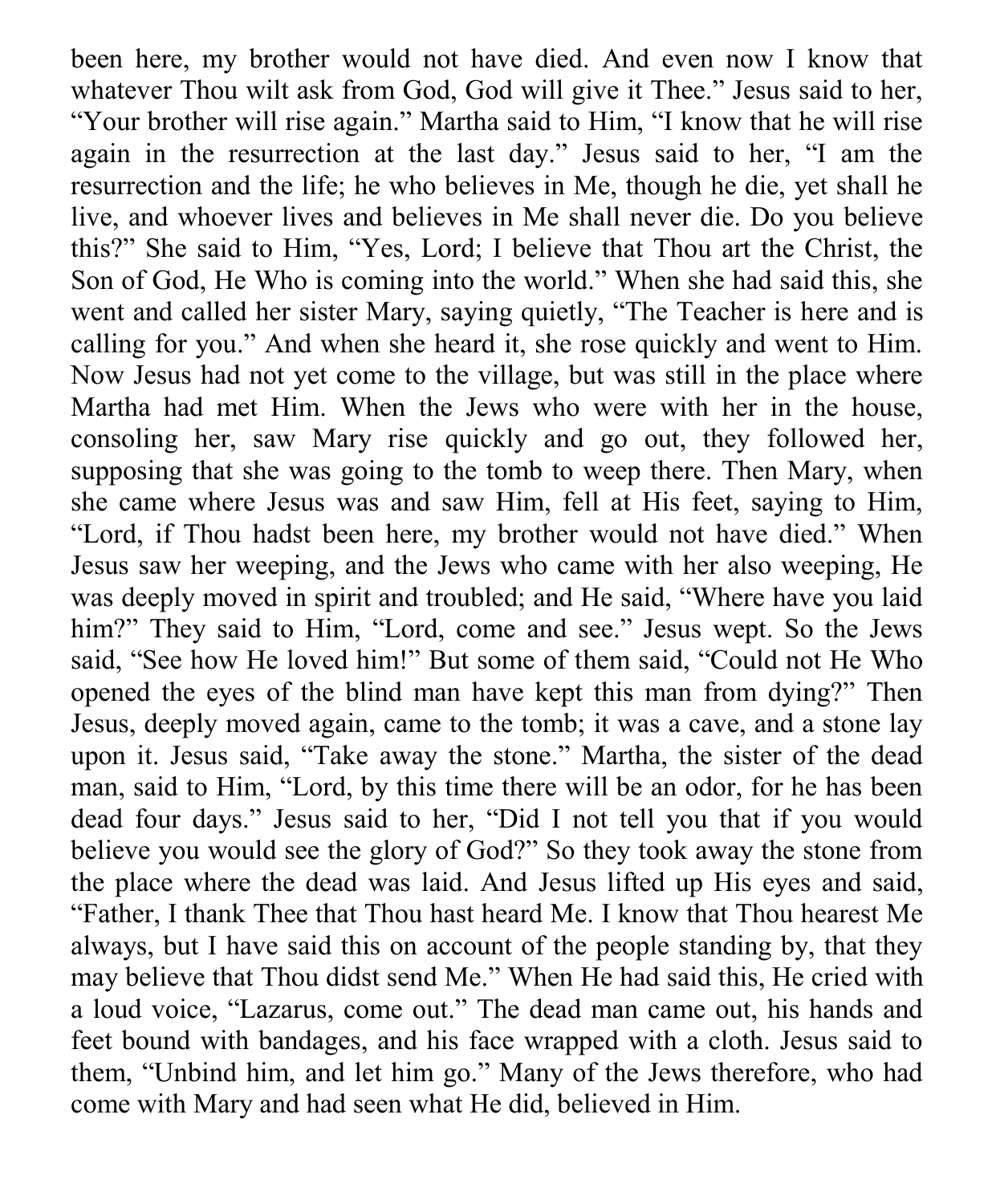## **اإلنجيل المقدس**

فصلٌ شريفٌ من بشارةِ القدي*سِ* يوحنا الانجيلي البشير والتلميذ الطاهر.

َ في ذلكَ الزمانِ كانَ إِنْسَانٌ مَرِيضٌ وَهُوَ لِعَازَرُ ، مِنْ بَيْتِ عَنْيَا مِنْ قَرْيَةِ مَرْيَمَ وَمَرْثَا أُخْتِهَا. (وَكَانَتْ َ **€** .<br>. ً<br>ً َ َ ׇ֧֘֝֬֓<u>֓</u> .<br>. ً<br>ً ـَــ<br>أ .<br>ا <u>:</u> َ ْ َ <u>ٔ</u> َ <u>:</u> الَّتِي دَهَنَتِ الرَّبَّ بالِطِيبِ وَمَسَحَتْ قَدَمَيْهِ بِشَعْرِهَا، وكَانَ لِعَازَرُ الم َ َ ا<br>أ ْ .<br>. َ ً<br>ب َ َ .<br>. مَرْيَمُ، هي تِلْكَ الَّتِي هِيَ الَّتِي دَهَنَتِ الرَّبَّ بالِطِيبِ وَمَسَحَتْ قَدَمَيْهِ بِشَعْرِهَا، وكَانَ لِعَازَرُ المريضُ .<br>ا أَخاها). فَأَرْسَلَتِ الأُخْتَانِ إِلَيْهِ قَائِلَتَيْنِ: «يَا سَيِّدُ، ها إِنَّ الَّذِي تُحِبُّهُ مَرِيضٌ». <sup>4</sup>فَلَمَّا سَمِعَ يَسُوعُ، قَالَ: ْ ֦֧<u>֓</u> َ ٔ<br>ا <u>ہ</u>  $\zeta$ ٔ<br>ّ َ «هذَا الْمَرَضُ لَيْسَ لِلْمَوْتِ، بَلْ لأَجْلِ مَجْدِ اللهِ، لِكي يُمَجَّدَ ابْنُ اللهِ بِهِ». وَكَانَ يَسُوعُ يُحِبُّ مَرْثَا وَأُخْتَهَا .<br>ا ً<br>ً ֺ**ֺ֚** ֺ<u>֓</u> ْ ِّبُّ َ َ  $\triangleleft$ .<br>ا َ

وَلِعَازَرَ . فَلَمَّا سَمِعَ أَنَّهُ مَرِيضٌ، لَبِثَ حِينَئِذٍ فِي الْمَوْضِعِ الَّذِي كَانَ فِيهِ يَوْمَيْنِ. وبَعْدَ ذلِكَ، قَالَ ٔ<br>ا َ ْ **: ٔ** َ ْ .<br>با ِّبُّ َ ْ  $\overline{a}$ <u>ہ</u> لِتَلاَمِيذِهِ: «لِنَذْهَبْ إِلَى الْيَهُودِيَّةِ أَيْضًا». فقَالَ لَهُ التَّلاَمِيذُ: «يَا مُعَلِّمُ، الآنَ كَانَ الْيَهُودُ يَطْلُبُونَ رَجْمَكَ،<br>-**ّ** َ َ ٔ<br>ا ֧֘֝<u>֚</u> .<br>ا ٔ. ِّبُّ َ ِّبُّ ل وأنتَ تَمْضي أيضاً إِلَى هُنَاكَ؟». أَجَابَ يَسُوعُ: «أَلَيْسَ النَّهَارُ اثْنَتَيْ عَشْرَةَ ساعةً؟ فإِنْ مْشى أَحَدٌ فِي َ ا<br>ا َ **ٔ** َ  $\epsilon$ النَّهَارِ لَنْ يَعْثُرَ لأَنَّهُ يُبصِرُ نُورَ هذَا الْعَالَمِ، وَإِنْ مْشِي فِي اللَّيْلِ عثَرَ ، لأَنَّ النُّورَ لَيْسَ فِيهِ». قَالَ هذَا ا<br>ا ْ <u>ّ</u> .<br>. .<br>م **ٔ** ٔ<br>ا َ ثمَّ قَالَ لَهُمْ: «إِنَّ لِعَازَرَ حَبِيَبْنَا قَدْ رَقَدَ، لكِنِّي أَنْطَلِقُ لأُوقِظَهُ». قَالَ لهُ تَلاَمِيذُهُ: «يَاسَيِّدُ، إِنْ كَانَ قَدْ ْ ٔ<br>ا .<br>-ِّبُّ َ ٔ<br>ّ َ رَقَدَ فإنَّهُ يَخْلُصُ». وإِنّما قالَ يسُوعُ عَنْ مَوْتِهِ، فظَنُّوا أَنَّهُ يَقُولُ عَنْ رُقَادِ النَّوْمِ. حينئذٍ قَالَ لَهُمْ يَسُوعُ ْ  $\overline{a}$ َ ؛<br>' َ <u>َ</u> ؛<br>' صَريحاً: «لِعَازَرُ قد مَاتَ. وَأَنَا أَفْرَحُ مِنْ أَجْلِكُمْ إِنّي لَمْ أَكُنْ هُنَاكَ، لِتُؤْمِنُوا. فلِنَذْهَبْ إِلَيْهِ!». فَقَالَ تُومَا،<br>ِ .<br>.  $\vec{l}$ ى<br>ئا َ .<br>ا ْ ֧֘֝<u>֚</u> .<br>-َ  $\overline{a}$ .<br>م الَّذِي يُسمّى التَّوْأَمُ، لِلتَلاميذِ أَصْحابِهِ: «لِنَذْهَبْ نَحْنُ أَيْضًا لِكَيْ نَمُوتَ مَعَهُ!». فَلَمَّا أَتَى يَسُوعُ وَجَدَ أَنَّ ْ َ ً<br>ً **ٔ ٔ** .<br>-ֺ֧֖֧֧֧֧֚֚֚֚֚֚֚֚֚֚֚֚֚֚֚֚֚֚֚֚֚֚֚֚֚֚֚֚֚֚֝֝֝֩֓֝֓֩ َ َ لَهُ فِي الْقَبْرِ أَرْبَعَةُ أَيَّامٍ. (وَكَانَتْ بَيْتُ عَنْيَا قَرِيبَةً مِنْ أُورُشَلِيمَ نَحْوَ خَمْسَ عَشْرَةَ غَلْوَةً). وَكَانَ كَثِيرُونَ َ َ َ ْ َ .<br>-ْ .<br>أ ْ َ ِّبُّ َ َ .<br>-مِنَ الْيَهُودِ قَدْ جَاءُوا إِلَى مَرْثَا وَمَرْيَمَ لِيُعَزُّوهُمَا عَنْ أَخِيهِمَا. فَلَمَّا سَمَعَتْ مَرْثَا بقُدُومِ يَسُوعَ استَقْبَلَتْهُ، .<br>ا َ ً<br>ب َ َ .<br>-.<br>ا .<br>م  $\ddot{\cdot}$ <u>بَ</u> َ وَكانَتْ مَرْيَمُ قاعدةً فِي الْبَيْتِ. فَقَالَتْ مَرْثَا لِيَسُوعَ: «يَا سَيِّدُ، لَوْ كُنْتَ ههُنَا لَمْ يَمُتْ أَخِي! ولكِنِّي أَيْضَا<br>مستقى المستقى الله عنه من الله عنه الله عنها في الله عنها أو كُنْتَ ههُنَا لَمْ يَم .<br>أ ْ .<br>م ْ اب<br>ا ْ ٔ<br>ّ **ً** .<br>: أَعْلَمُ أَنَّكَ مهْمَا تَطْلُبُ مِنَ اللهِ، فاللهُ يُعْطِيكَ». قَالَ لَهَا يَسُوعُ: «سَيَقُومُ أَخُوكِ». فقَالَتْ لَهُ مَرْثَا: «أَنَا<br>ِ ْ ْ ْ  $\triangleleft$ <u>َ</u> ً<br>ً ً<br>ً <u>ا</u> **َ** اب<br>ا أَعْلَمُ أَنَّهُ سَيَقُومُ فِي الْقِيَامَةِ، فِي الْيَوْمِ الأَخِيرِ ». فقَالَ لَهَا يَسُوعُ: «أَنَا الْقِيَامَةُ وَالْحَيَاةُ، مَنْ آمَنَ بِي وَلَوْ ْ ْ  $\epsilon$ َ ْ َ ِّبُّ ً<br>ً .<br>-َ َ َ َ َ َ اب<br>ا مَاتَ فَسَيَحْيَا، وَكُلُّ مَنْ كَانَ حَيًّا وَآمَنَ بِي فَلَنْ يَمُوتَ إِلَى الأَبَدِ. أَتُؤْمِنِينَ بِهذَا؟» قَالَتْ لَهُ: «نَعَمْ يَا ِّبُّ ْ ڹ .<br>-ْ <u>ا</u> َ َ ْ َ سَيِّدُ. أَنَا مُؤمِنَةٌ أَنَّكَ أَنْتَ الْمَسِيحُ ابْنُ اللهِ، الآتِي إِلَى الْعَالَمِ». وَلَمَّا قَالَتْ هذَا مَضَتْ وَدَعَتْ مَرْيَمَ ا<br>ا .<br>م َ َ <u>ا</u> َ َ أَخْتَهَا سِرًّا، قَائِلَةً: «الْمُعَلِّمُ حَاضَرٌ يَدْعُوكِ ل الْمُعَلِّمُ حَاضَرٌ يَدْعُوكِ». فَلَمَّا سَمِعَتْ، نَهَضَتْ مُسْرِعَةً وَجَاءَتْ إِلَيْهِ. (وَلَمْ يَكُنْ <u>:</u> **ٔ** ْ َ .<br>. َ ֺ֧֖֧֧֧֧֚֚֚֚֚֚֚֚֚֚֚֚֚֚֚֚֚֚֚֚֚֚֚֚֚֚֚֚֚֚֝֝֝֩֓֝֓֩ َ َ ْ َ يَسُوعُ قَدْ بَلَغَ إِلَى الْقَرْيَةِ، ولَكِنّهُ كَانَ فِي الْمَكَانِ الَّذِي استَقْبَلَتْهُ فِيهِ مَرْثَا). فالْيَهُودَ الَّذِينَ كَانُوا مَعَهَا فِي .<br>م .<br>-َ َ َ ِّ :<br>أ <u>َ</u> .<br>أ ً<br>ٌ َ ا<br>ا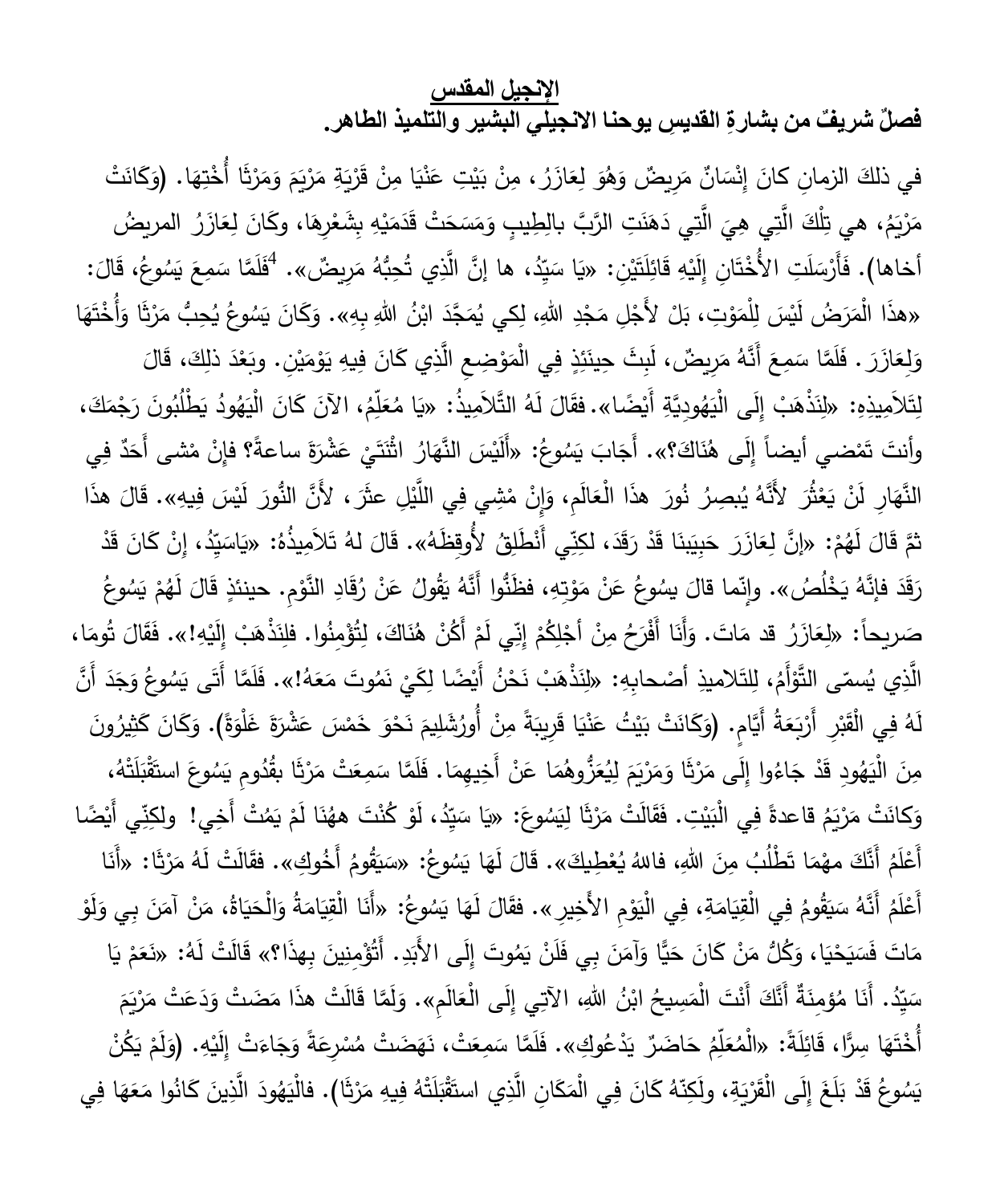الْبَيْتِ يُعَزُّونَهَا، لَمَّا رَأَوْا مَرْيَمَ قَدْ نَهَضَتْ مُسرِعَةً وخَرَجَتْ، تَبِعُوهَا قَائِلِينَ: «إِنَّهَا ذاهِبَةٌ إِلَى الْقَبْرِ لِتَبْكِيَ ِّبُّ <u>ہ</u> َ ِ .<br>-<br>-.<br>أ ْ **ٔ** <u>بَ</u> ْ **م** ؘ<br>;  $\triangleleft$ ؘ<br>; **ٔ** هُٰذَاكَ». فلَمَّا انْتَهَتْ مَرْيَمُ إِلَى حَيْثُ كَانَ يَسُوعُ وَرَأَتْهُ، خَرَّتْ على قَدَمَيْهِ وقالتْ لَهُ: «يَا سَيِّدُ، لَوْ كُنْتَ ֦֧<u>֓</u> َ َ .<br>م ْ ْ ٔ<br>ا َ ههُٰذَا لَمْ يَمُتْ أَخِي!». فَلَمَّا رَآهَا يَسُوعُ تَبْكِي، ورَأَى الْيَهُودُ الَّذِينَ جَاءُوا مَعَهَا يَبْكُونَ، ارْتَعَشَ بِالرُّوحِ<br>. ْ **ٔ** ا  $\triangleleft$ َ َ ֺ֧<sup>ֺ</sup> ٔ. **ٔ** .<br>أ .<br>-وَحَرَّكَ نفسَهُ، وَقَالَ: «أَيْنَ وَضَعْتُمُوهُ؟» قَالُوا لَهُ: «يَا سَيِّدُ، تَعَالَ وَانْظُرْ ». فَدَمَّعَ يَسُوعُ. فَقَالَ الْيَهُودُ:<br>. ْ .<br>. َ  $\overline{a}$ َ ٔ<br>ّ <u>َ</u>  $\overline{a}$ .<br>م  $\zeta$ َ «انْظُرُوا كَيْفَ كَانَ يُحِبُّهُ!». وَقَالَ بَعْضُهُمْ: «أَمَا كانَ يَقْدِرْ هذَا الَّذِي فَتَحَ عَيْنَيِ الأَعْمَى أَنْ يَجْعَلَ هذَا<br>. ْ .<br>ا <u>َ</u> ِّبُّ ٔ<br>ا َ **ٔ** <u>:</u> ً<br>ً ْ اب<br>ا **ٔ** َ َ أَيْضًا لاَ يَمُوتُ؟». فَارْتَعَشَ يَسُوعُ ثانِيَةً فِي نَفْسِهِ وَجَاءَ إِلَى الْقَبْرِ ، وَكَانَ مَغَارَةً وَقَدْ وُضِعَ عَلَيْهِ حَجَرٌ .<br>أَيْضًا لاَ يَمُوتُ؟». فَارْتَعَشَ يَسُوعُ ثانِيَةً فِي نَفْسِهِ وَجَاءَ إِلَى ا ֺ֚֚ .<br>. َ  $\zeta$ َ َ َ ا<br>. ِّبُّ َ َ ْ .<br>م **ء** ֺ֧֧֧֪֧֚֚֚֚֚֚֚֚֚֚֚֚֚֚֚֚֚֚֝֘֝֬֝<del>֚</del> .<br>ا .<br>أ فقَالَ يَسُوعُ: «ارْفَعُوا الْحَجَرَ !». فقَالَتْ لَهُ مَرْثَا، أُخْتُ الْمَيْتِ: «يَاسَيِّدُ، قَدْ أَنْتَنَ لأَنَّ لَهُ أَرْبَعَةَ أَيَّامٍ». .<br>أ .<br>م ْ ً<br>ً َ ٔ. .<br>ا <u>ا</u> .<br>-َ َ فقَالَ لَهَا يَسُوعُ: «أَلَمْ أَقُلْ لَكِ: إِنَّكِ إِنْ آمَنْتِ فَسَتَرَيْنَ مَجْدَ اللّهِ؟». فَرَفَعُوا الْحَجَرَ ، فَرَفَعَ يَسُوعُ عَيْنَيْهِ إِلَى **:** َ ِّبُّ <u>ا</u><br>ا <u>:</u> .<br>-ْ .<br>. َ **ٔ** َ  $\zeta$ .<br>. َ َ َ فَوْقُ، وَقَالَ: «يا أَبَتِ، أَشْكُرُكَ لأَنَّكَ سَمِعْتَ لِي، وَقَدْ عَلِمْتُ أَنَّكَ تَسْمَعُ لي في كُلِّ حِينٍ. وَلكِنْ قُلْتُ ْ .<br>-َ َ ْ َ َ هذَا لأَجْلِ الْجَمْعِ الْوَاقِفِ، لِيُؤْمِنُوا أَنَّكَ أَنتَ أَرْسَلْتَنِي». وَلَمَّا قَالَ هذَا صَرَخَ بِصَوْتٍ عَظِيمٍ: «يا لِعَازَرُ ،<br>. <u>ا</u> ا<br>ا **:** َ ْ َ َ  $\overline{a}$ <u>ہ</u> َ َ هَلُمَّ خَارِجًا!» <sup>44</sup> فَخَرَجَ الْمَيْتُ وَرِجْلاَهُ وَيَدَاهُ مَرْبُوطَاتٌ بِلَفائِفَ، وَوَجْهُهُ مَلْفُوفٌ بِمِنْدِيل. فَقَالَ لَهُمْ يَسُوعُ: ْ  $\overline{a}$ **م** ْ َ ֺ<u>֓</u> َ َ .<br>ا «حُلُّوهُ وَدَعُوهُ يَذْهَب». فَكَثِيرُونَ مِنَ الْيَهُودِ الَّذِينَ جَاءُوا إِلَى مَرْيَمَ، وَرَأَوأَ مَا صَنَعَ يَسُوعُ، آمَنُوا بِهِ.<br>اللَّهُ عَنْهُ عَنْهُ عَنْهُمْ عَنْهُمْ عَنْ اللَّهُ عَنْ الْقَاسِرَ وَالْمَرْضَ وَا ً<br>ً  $\zeta$ َ َ َ َ َ ا<br>ا .<br>م َ

**MEGALYNARION FOR LAZARUS SATURDAY IN TONE EIGHT** Let us, O ye peoples, gloriously honor the pure Theotokos, who conceived the Divine Fire in her womb without being consumed; with unceasing hymns do we magnify her.

هَلُمَّ أَيُّها الشُّعوبُ نُكَرِّمْ مُمَجِّدينَ والِدَةَ الإِلهِ النَّقِيَّة، التي قَبِلَتْ في حَشاها النّارَ الإِلهِيَّةَ ولَمْ تَحْتَرِق. ْ ْ ْ .<br>م  $\overline{1}$ <u>ہ</u> وبِتَسابيحَ لا تَنْقَطِعُ إيّاها نُعَظِّم. ْ

## **COMMUNION HYMN) FOR LAZARUS SATURDAY IN TONE EIGHT**

Out of the mouths of infants and sucklings Thou hast perfected praise. Alleluia.

مِنْ أَفْوَاهِ الأَطْفَالِ وَالرُّضَعَاءِ أَعْدَدْتَ تَسْبِيحاً. ۚ هَليلويا. َ َ